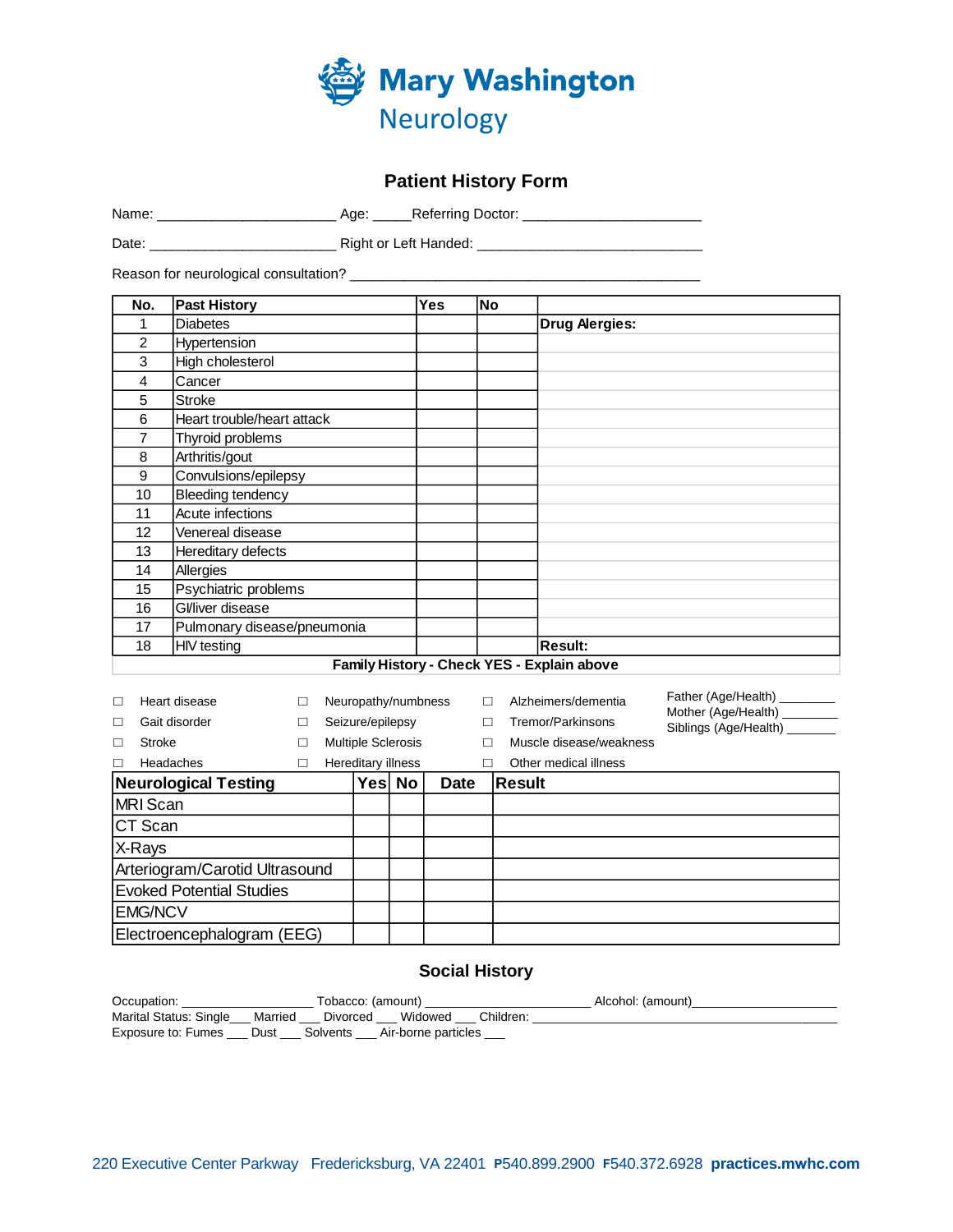

| <b>Chronic Illnesses</b> | <b>Status</b> | Prior hospitalizations, surgeries, illnesses | Date |
|--------------------------|---------------|----------------------------------------------|------|
|                          |               |                                              |      |
|                          |               |                                              |      |
|                          |               |                                              |      |
|                          |               |                                              |      |

\_\_\_\_\_\_\_\_\_\_\_\_\_\_\_\_\_\_\_\_\_\_\_\_\_\_\_\_\_\_\_\_\_\_\_\_\_\_\_\_\_\_\_ \_\_\_\_\_\_\_\_\_\_\_\_\_ \_\_\_\_\_\_\_\_\_\_\_\_\_\_\_\_\_\_\_\_\_\_\_\_\_\_\_\_\_\_\_\_\_\_\_\_\_\_\_\_ Patient Signature **Date** Date MD Signature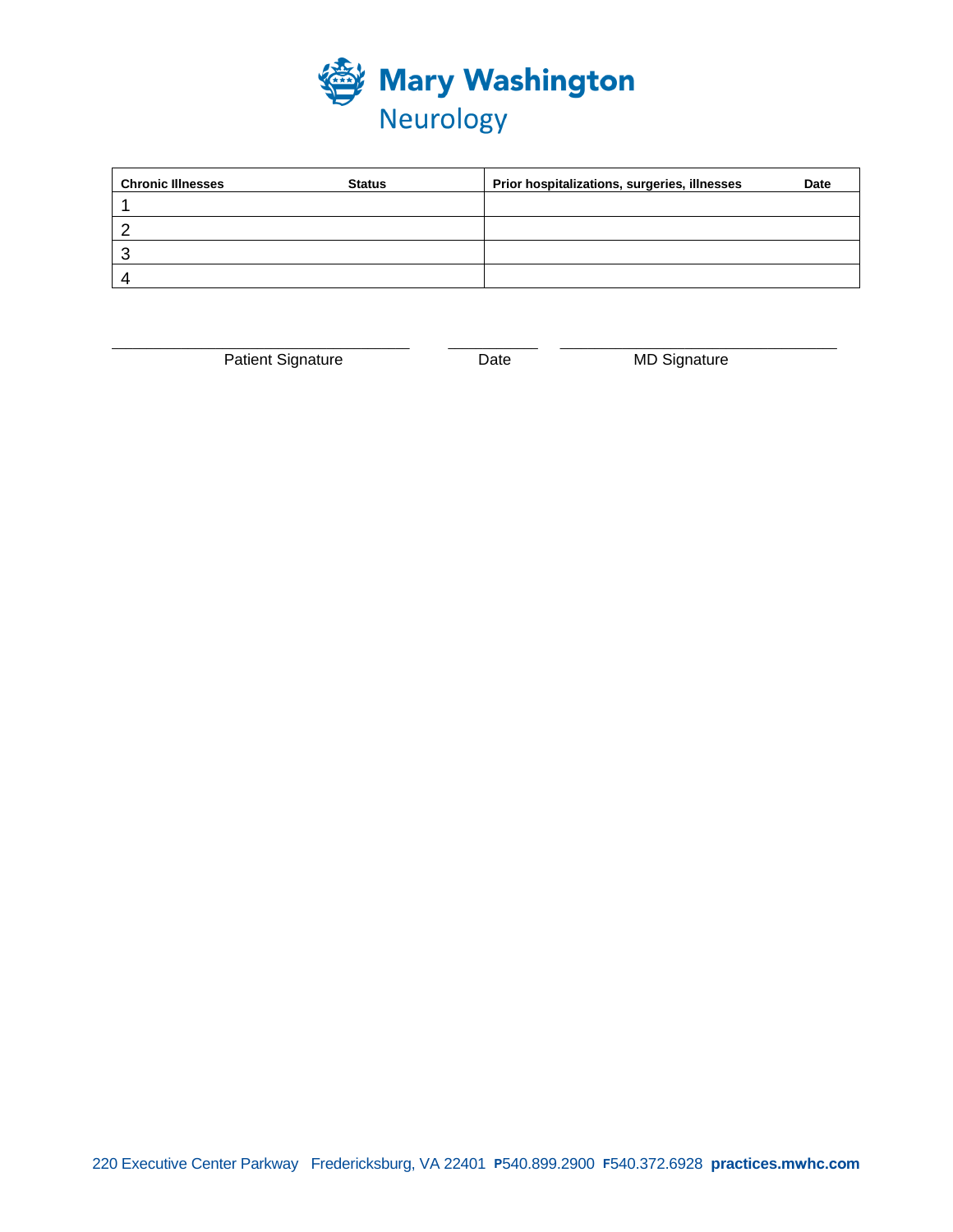

# **Review of Systems**

Please circle any symptoms that are NOW present.

#### **Constitutional Symptoms**

- Weight Loss
- Weight Gain
- Appetite Change
- Fever
- Severe Fatigue
- Sleep Disturbance

#### **Eyes**

- Glaucoma
- Cataracts
- Changing Vision
- Eye Pain or Redness
- Double Vision
- Visual Loss
- Flashing Lights
- Other \_\_\_\_\_\_\_\_\_\_\_\_\_\_\_\_

# **Ears / Mouth / Throat**

- Hearing Loss
- Ear Pain
- Ringing in Ears
- Sinus Disease
- Loss of Smell or Taste
- Vertigo (Spinning)
- Swallowing Difficulty
- Hoarseness or Change in Voice
- Swollen Glands
- Sore Throat or Mouth Sores
- TMJ Disorder
- Other \_\_\_\_\_\_\_\_\_\_\_\_\_\_

# **Cardiovascular**

- Hypertension (High Blood Pressure)
- High Cholesterol
- Chest Pain or Angina
- Heart Murmur
- Irregular Heartbeat (Palpitations)
- Faintness/Lightheadedness
- Heart Failure
- Other \_\_\_\_\_\_\_\_\_\_\_\_\_\_\_\_\_\_

#### **Respiratory**

- Shortness of Breath
- Cough
- Coughing up Blood
- Asthma/Wheezing
- Other

#### **Gastrointestinal**

- Abdominal Pain
- Ulcer Disease
- Gastric Reflux Disorder
- Hepatitis
- Liver Failure
- Blood in Stool
- History of GI Bleeding
- Constipation
- Diarrhea
- Loss of Bowel Control
- Nausea/Vomiting
- Other **Lating Structure**

#### **Genitourinary**

- Blood in Urine
- Pain on Urination
- Frequent Bladder Infections
- Problems Controlling Bladder **Function**
- Kidney Stones
- Sexual Dysfunction
- Other FEMALE: # of Pregnancies \_\_\_ Miscarriages \_\_\_\_\_ Last Menstrual Period Birth Control Pills \_\_\_ Hormone Replacement Therapy Other \_\_\_\_\_\_\_\_\_\_\_\_\_\_\_\_\_\_\_\_\_\_\_